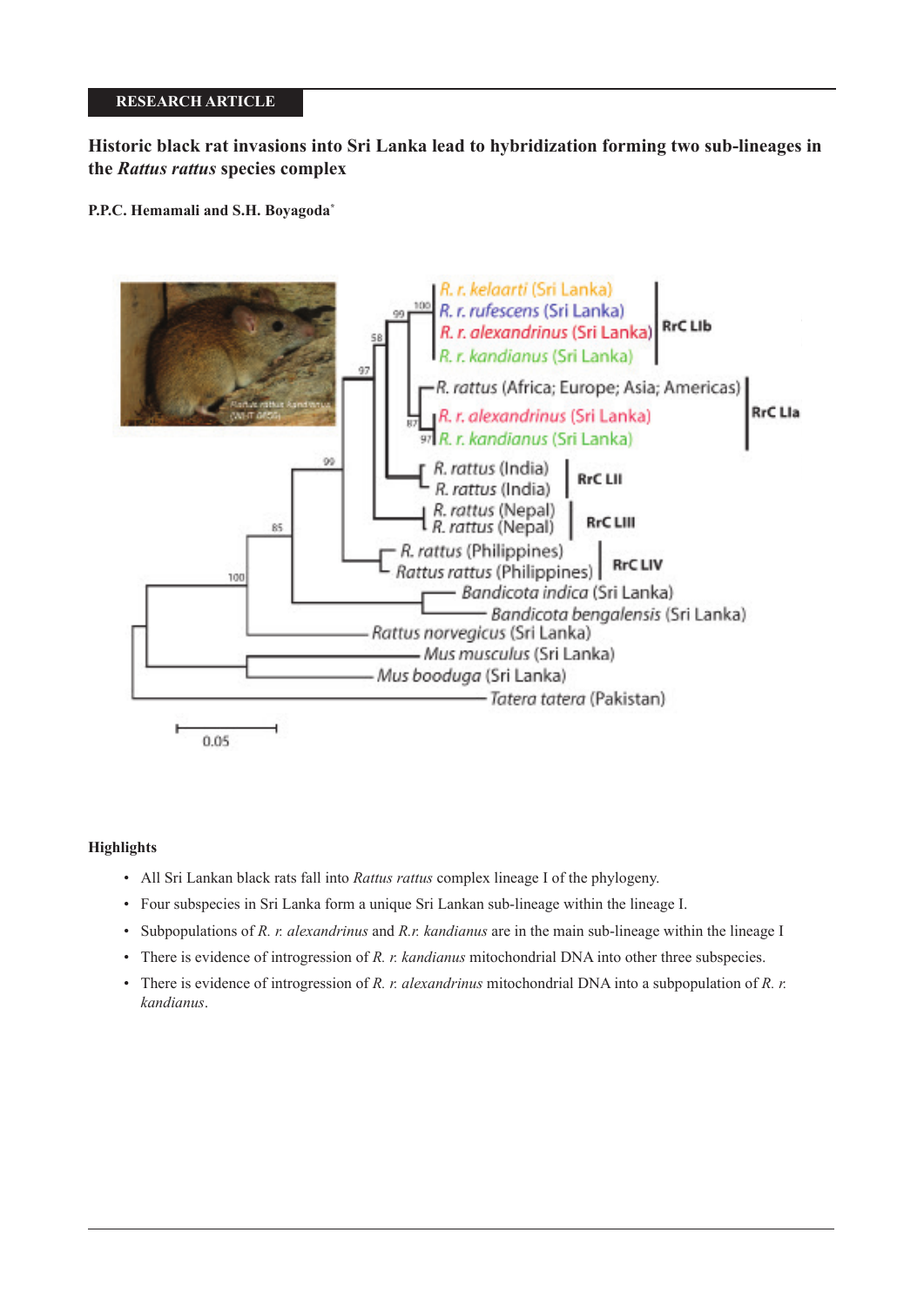## **RESEARCH ARTICLE**

# **Historic black rat invasions into Sri Lanka lead to hybridization forming two sub-lineages in the** *Rattus rattus* **species complex**

#### P.P.C. Hemamali<sup>1,2</sup> and S.H. Boyagoda<sup>1,\*</sup>

*1 Department of Zoology, Faculty of Science, University of Peradeniya, Peradeniya, Sri Lanka. 2 Postgraduate Institute of Science, University of Peradeniya, Peradeniya, Sri Lanka.*

## *Received: 19/01/2020; Accepted: 07/11/2020*

**Abstract:** In this work, we used two mitochondrial (16S rRNA and cytochrome-*b*) and one nuclear (Rag 1) gene fragments to analyse phylogeographic history of black rats in Sri Lanka at subspecies level. Of the five subspecies recorded in Sri Lanka three (*Rattus rattus kelaarti*, *R.r. rufescens*, *R. r. kandianus*) are believed to have invaded Sri Lanka in prehistoric times and two (*R.r. alexandrinus*, *R. r. rattus*) in the recent past through trade ships from Europe and India. All subspecies, except *R. r. kandianus*, have restricted destribution with none occuring sympatrically. *Rattus r. kandianus* is widely destributed throughout the country. In the phylogeny, all black rats from Sri Lanka fell into the *Rattus rattus* complex lineage I. But, *R.r. kelaarti*, *R.r. rufescens* most of *R.r. kandianus* and one individual of *R.r. alexandrinus* formed a unique Sri Lankan sub-lineage within the lineage I. The results suggests hybridization with mitochondrial introgression of the endemic *R.r. kandianus* with all other subspecies separately. Introgression of *R.r. alexandrinus* mitochondrial DNA into a subpopulation of *R.r. kandianus* is responsible for placing few individuals of the latter in the widespead sub-lineage in the Lineage I with *R.r. alexandrinus* and *R. rattus* from other parts of the world. The fifth subspecies, *R.r. rattus* which was reported in small numbers from ports in 1930s, has most likely been replaced by *R.r. alexandrinus.*

*Keywords:* subspecies; mitochondrial inrogression; muroid rodents; phylogeography.

## **INTRODUCTION**

Genus *Rattus*, comprised of 66 species, is cosmopolitan in distribution and may probably have originated in mainland Asia (Watts & Baverstock 1994; Chaimanee & Jaeger 2001). The black rat, *R. rattus* (Linnaeus 1758), well known as a pest and a disease carrier, is native to the Indian Peninsula and has been introduced world-wide (Musser & Carleton 2005). There are more than 80 subspecies listed under *R. rattus* (Musser & Carleton 2005) however, the subspecies level diversification is largely ignored by taxonomists (Corbet & Hill 1991; Wilson & Reeder 2005).

In general, subspecies are phenotypically distinct, but not distinct enough to prevent hybridization among them. Subspecies has had a long history in taxonomy, dating back to the 19<sup>th</sup> century. Initially called "varieties", taxonomists placed any distinct natural population that was not sufficiently different to be called a species in a subspecies

(Mayr 1982). But, with the advent of molecular studies, the failure to identify subspecies as phylogenetically distinct entities started a long-running controversy of recognizing subspecies as a valid taxonomic unit (Mayr 1982; O'Brien & Mayr 1991; Ball & Avise 1992; Burbrink *et al*. 2000; Zink 2004). However, since by definition subspecies interbreed in the zone of contact, it may not always be possible to see phylogenetic distinctness (Patten 2010). Studies which included island subspecies have recovered high level of phylogenetic distinctness, explained by divergence in isolation and smaller population size (Hastings & Gavrilets 1999; Gavrilets 2004; Phillimore & Owens 2006). In addition, some studies have proved that subspecies are useful in estimating historic patterns of divergence among populations (O'Brien & Mayr 1991), populations which may become species with time. Many argue that geographic variation of species can be better understood with use of subspecies (Mayr 1982; Barrowclough 1982). Well-defined subspecies may also serve to track migration, dispersal and geographic origins of introduced populations (Zusi 1982).

With respect to *R. rattus*, numerous studies carried out throughout the world have tried to understand migratory patterns, hybridization or mitochondrial introgression and phylogeograghy of the group **(**Chinen *et al.* 2005; Robins *et al*. 2007; Aplin *et al.* 2011; Lack *et al.* 2012; Conroy *et al.*  2013; Yasuda *et al*. 2014). However, only few studies even mention subspecies (Robins *et al*. 2007; Aplin *et al.* 2011; Robins *et al*. 2014).

In Sri Lanka there are three species of *Rattus* (*R. rattus, R. norvegicus* and *R. montanus*), of which *R. rattus* is subdivided into 5 subspecies: *R. r. rattus*, *R. r. alexandrinus*, *R. r. rufescens*, *R. r. kandianus* and *R. r. kelaarti*, with the latter two endemic to the country (Phillips 1980)*. Rattus r. rattus*, commonly known as the black rat, is a slender, medium-sized rat with a slender tail longer than head and body and large naked ears. Colour is black or blackish grey on dorsal, which pales in to grey black in lower parts. It has been reported in small numbers around dock areas in sea-port towns: Colombo, Galle and Trincomalee. *Rattus r. alexandrinus*, commonly known as Egyptian houserat or ship rat, can be readily distinguished by its brown or brownish grey dorsal fur and dingy grey lower parts. Size and build is similar to *R. r. rattus*. It is recorded in



*\*Corresponding Author's Email:* suyamam@pdn.ac.lk *https://orcid.org/0000-0002-3555-3153*

 This article is published under the Creative Commons Attribution License (https://creativecommons.org/licenses/by/4.0/), which permits unrestricted use, distribution, and reproduction in any medium, provided the original work is properly cited.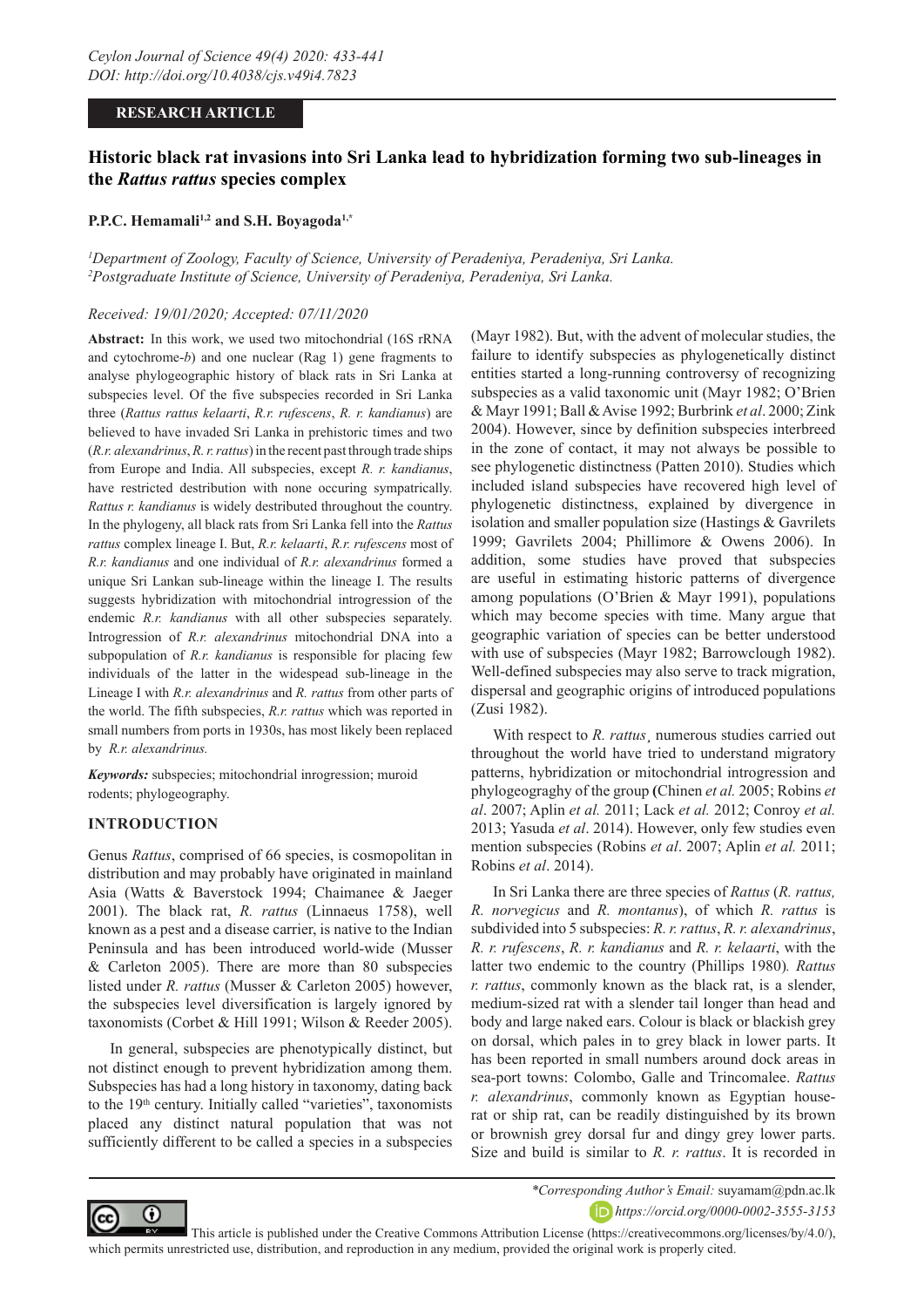moderate numbers in and around the docks and densely populated areas in Colombo and Trincomalee. Both these subspecies are known to have imported in ships from Europe and Indian ports (Phillips 1980). *Rattus r. rufescens*  is a medium-sized long-tailed house rat found commonly in the dry zone. It can be easily distinguished from other subspecies by rusty tinge of grey fur of the belly. It has undoubtedly spread from South India to Sri Lanka (Phillips 1980). *Rattus r. kandianus*, is a subspecies endemic to Sri Lanka but found commonly almost everywhere on the island. Its upperparts are generally dark brown and underparts creamy white to light brown. But the colour is very variable among the individuals that occur in different altitudes. Fur texture, though very variable, is usually short, harsh and spiny in lowland populations and long and soft in highland populations. *Rattus r. kelaarti*, commonly known as Ceylon highland rat, is also endemic to Sri Lanka (Phillips 1980). Its dorsal colour is dark olive brown and underparts are greyish white. It can be distinguished from other subspecies by its longer, softer and darker fur and relatively short tail. It is found commonly but confined to jungles of higher hills of central mountains. Except *R. r. kandianus*, which occur sympatrically with all other subspecies, none of the others cross each other's paths.

*Rattus rattus*, being a species widely distributed in the world, has diversified into a complex, forming four phylogenetic lineages (Aplin *et al*. 2011). Lineage RrC LI (*Rattus rattus* Complex: Lineage I), mainly centred in western India has a broad distribution throughout Europe, Americas, Africa, Madagascar, Australia and Pacific islands. RrC LIII lineage is distributed in Himalayan foothills of Pakistan and Nepal. Lineages RrC LII and RrC LIV are found in Indo Malayan region. Aplin *et al*. (2011) has included a single sequence of *R. r. kandianus* from highlands of Sri Lanka in their phylogeny, which fell in the lineage RrC LIV. This lineage is typically found in lower Mekong river catchment in southern Laos, Thailand and southern Vietnam. Considering the unique faunal diversity in Sri Lanka, Aplin *et al*. (2011) deduced a prehistoric invasion of Sri Lanka by *R. rattus*. However, a later study based on cytochrome-*b* gene by Yasuda *et al*. (2014) revealed that specimens collected from Kandy district, Sri Lanka, fall in RrC LI not RrC LIV, forming two distinct sub-lineages. One sub-lineage (RrC LIa), which is widely distributed in the world, included few Sri Lankan specimens with *R. rattus* from other parts of the world. The other sublineage (RrC LIb), closely related to RrC LIa sub-lineage, included only specimens from Sri Lanka. They infered two migration events to Sri Lanka, one ancient and the other recent. They also suggested a possible hybridization between the two sub-lineages.

Considering the report of two migration events of *R. rattus* subspecies to Sri Lanka by Phillips (1980), we aimed to determine their phylogenetic relationships and phylogeographic history. Based on distribution of subspecies reported by Phillips (1980) and our own field experience, we hypothesised hybridization or mitochondrial introgression between the widespread *R. r. kandianus* with the other subspecies, including ones introduced through trade ships.

## **MATERIALS AND METHODS**

*Rattus rattus* subspecies were collected from selected sites throughout the country during field surveys from 2003 to 2005, and 2015 to 2016 (Fig.1; Table 1). One hundred mesh traps and Sherman traps baited with pieces of roasted coconut were used to collect specimens. They were identified using the descriptions given by Phillips (1980). All specimens are deposited in the Department of Zoology, Faculty of Science, University of Peradeniya.

A muscle sample was taken from each specimen and preserved in 90% ethanol for DNA extraction. Two mitochondrial (16S rRNA and cytochrome-*b*) and one nuclear (Rag 1) gene fragments were sequenced for molecular analysis. DNA was extracted from ethanolpreserved tissues using Promega wizard blood and tissue extraction kit following manufacturer's protocols. DNA was amplified by PCR using 25 µl reactions containing 2.0  $\mu$ l of template, 1.0  $\mu$ l of each primer (10  $\mu$ M), and 12.5  $\mu$ l GoTaq Green master mix and 8.5 µl nano water. Thermal cycling for the cytochrome-*b* fragment was as follows: 35 cycles of denaturation at 94° C for 30 s, annealing at 45° C for 30 s, and extension at 72° C for 1 min, with a final extension of 72° C for 5 min. The same conditions were used to amplify 16S gene, except for the annealing temperature, which was 48° C. Sequence length of cytochrome-*b* and 16S were 1140 and 547 bp, respectively. Thermal cycling for Rag 1 gene (819 bp) was as follows: 35 cycles of denaturation at 95° C for 45 s, annealing at 55° C for 45 s, and extension at 72° C for 1 min, with a final extension of 72° C for 5 min. Cytochrome-*b* and 16S were amplified using the primers MVZ 05/ MVZ 14 and 16S ar/ 16S br, respectively. Primer sequences are as follows: MVZ 05 5' CGA AGC TTG ATA TGA AAA ACC ATC GTTG 3'; MVZ 14 5' GGT CTT CAT CTY HGG YTT ACA AGAC 3'; 16S ar 5' CGC CTG TTT ATC AAA AAC AT 3'; 16S br 5' CCG GTC TGA ACT CAG ATC ACGT 3'. Primers used for Rag 1 PCR were: AmpRAG1 F 5' AGC TGCAGY CAR TAC CAY AAR ATG TA 3'; Amp RAG1R1 5'AAC TCA GCT GCA TTK CCA ATR TCACA 3'. Sequences were cleaned using ChromasPro 1.7.7, aligned using Clustal W in MEGA 6 software and phylogenies were generated using MEGA 6 software. Two species of *Bandicota* Gray, 1873 and two species of *Mus* Linnaeus, 1758 were also used in the analysis as they are closely related to *Rattus* species (Yasuda *et al*. 2014; Pages *et al*. 2010). *Tatera indica* (Hardwicke 1807) was used as the outgroup because of its suggested close relationship to murine rodents (Steppan *et al*. 2004; Jansa and Weksler 2004). Genetic distance values for cytochrome-*b* gene were calculated using MEGA 6 software. The GenBank accession numbers for the sequences generated anew for the study and sequences downloaded from the GenBank are given in the Table 1.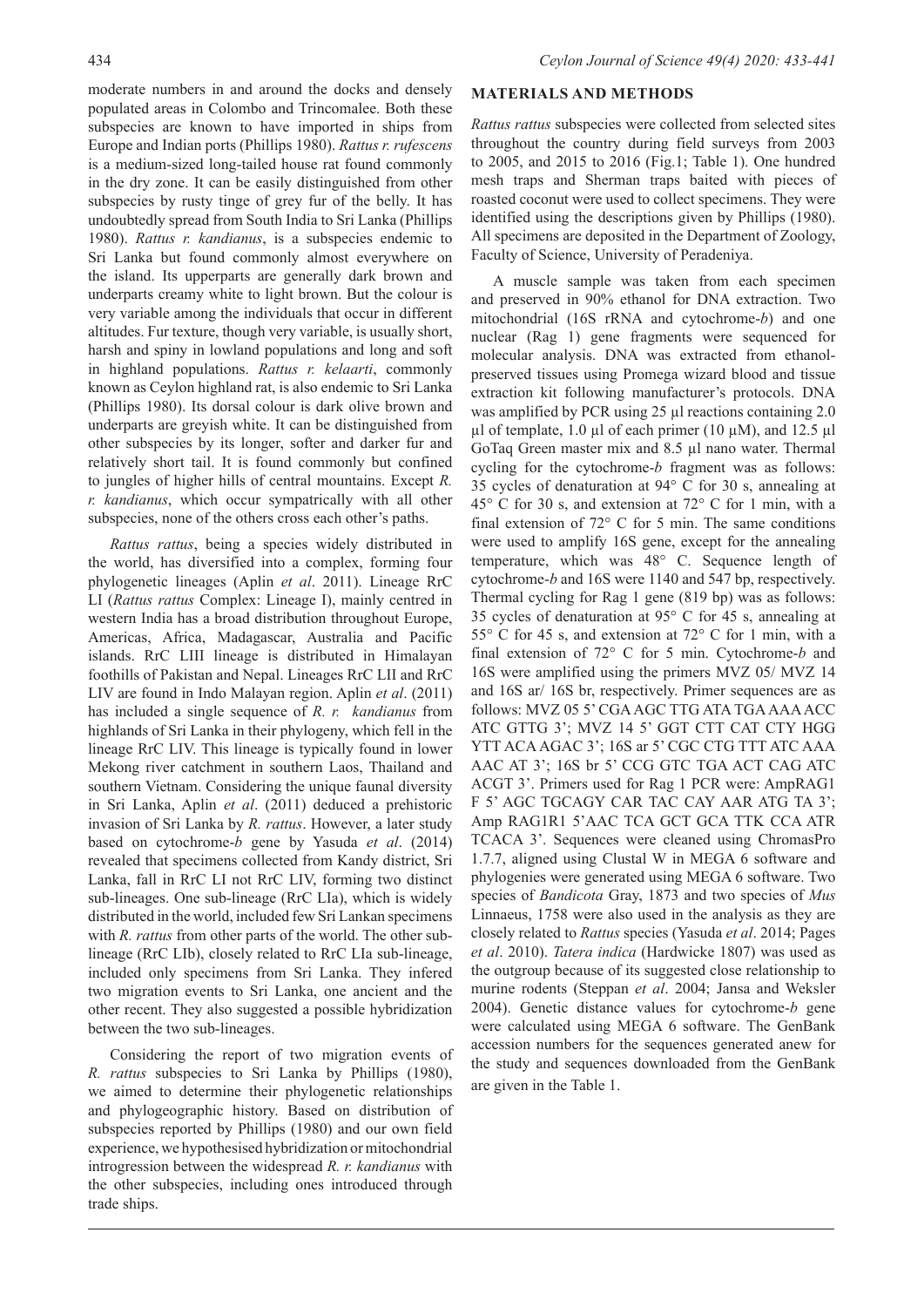

Figure 1: The map of Sri Lanka indicating specimen collection localities.

**Table 1**: The details of the rodent specimens subjected to phylogenetic analysis.

|                                              | <b>Voucher</b><br>number                                 | <b>GenBank accession number of</b><br>cytochrome-b/16S sequences/<br>Rag 1                                            | <b>References</b>        |  |  |  |  |
|----------------------------------------------|----------------------------------------------------------|-----------------------------------------------------------------------------------------------------------------------|--------------------------|--|--|--|--|
| <b>Bandicota indica</b>                      |                                                          |                                                                                                                       |                          |  |  |  |  |
| Galle; 06°03'N, 80°22'E, 7.2m                | PDZ 43                                                   | KY697990/KY673247                                                                                                     | This study               |  |  |  |  |
| Bandicota bengalenis gracilis                |                                                          |                                                                                                                       |                          |  |  |  |  |
| Peradeniya; 07°25'N, 80°59'E, 488m           | WHT 6831                                                 | KY697993/KY673251                                                                                                     | This study               |  |  |  |  |
| <b>Rattus norvegicus</b>                     |                                                          |                                                                                                                       |                          |  |  |  |  |
| Galle; 06°03'N, 80°22'E, 7.2m                | PDZ 44                                                   | KY697996/KY673255                                                                                                     | This study               |  |  |  |  |
| <b>Rattus rattus</b>                         |                                                          |                                                                                                                       |                          |  |  |  |  |
| Japan                                        |                                                          | AB211039                                                                                                              | Chinen et al., 2005      |  |  |  |  |
| Zambia                                       |                                                          | AB752996                                                                                                              | Nakamura et al., 2013    |  |  |  |  |
| South Africa                                 |                                                          | DQ439852                                                                                                              | Bastos et al., 2011      |  |  |  |  |
| Tanzania; Oman; India                        |                                                          | HM217365; HM217366<br>HM217367                                                                                        | Pagès et al., 2010       |  |  |  |  |
| France; Europa island                        |                                                          | JF718277; JF718278                                                                                                    | Russell et al., 2011     |  |  |  |  |
| California USA                               |                                                          | JQ814227                                                                                                              | Conroy et al., 2013      |  |  |  |  |
| Costa Rica; Argentina; Egypt;<br>Philippines |                                                          | JQ823417; JQ823422; JQ823431;<br>JQ823524; JQ823534                                                                   | Lack et al., 2012        |  |  |  |  |
| Mali                                         |                                                          | JX292875                                                                                                              | Schwan et al., 2012      |  |  |  |  |
| Madagascar                                   |                                                          | LC147016                                                                                                              | Sakuma et al., 2016      |  |  |  |  |
| India-Langol; India-Iroisemba                |                                                          | AB973103; AB973101                                                                                                    | Chingangbam et al., 2015 |  |  |  |  |
| Nepal                                        |                                                          | KY002803; KY002804                                                                                                    | Unpublished data         |  |  |  |  |
| Rattus rattus kandianus                      |                                                          |                                                                                                                       |                          |  |  |  |  |
| Peradeniya; 07°25'N, 80°59'E, 488m           | PDZ 9<br>WHT 6830<br>WHT 6832                            | MH253704/MH253733<br>MH253718/MH253748<br>MH253719/MH253749                                                           | This study               |  |  |  |  |
| Horton Plains: 06°80'N, 80°83'E, 2150m       | PDZ 21<br>PDZ 25<br>PDZ 28<br>PDZ 34<br><b>WHT M 159</b> | MH253705/MH253734;<br>MH253714/MH253735;<br>MH253706/MH253736;<br>MH253707/MH253737/<br>MN160105<br>MH253716/MH253746 | This study               |  |  |  |  |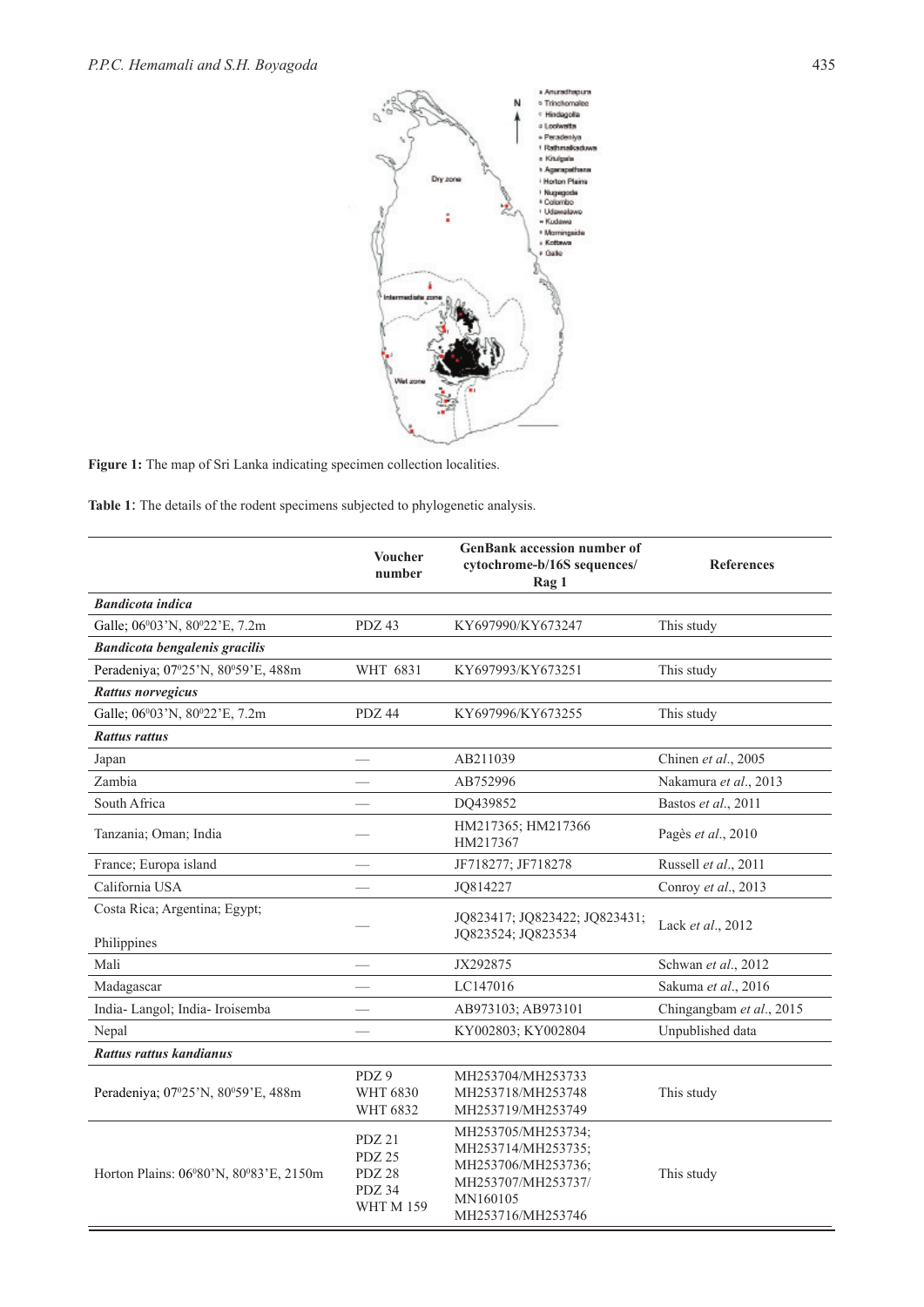| Loolwatta; 07°37'N, 80°84'E, 980m                          | WHT H                                                    | MH253715/MH253745                                                                                              | This study                               |  |  |  |  |  |
|------------------------------------------------------------|----------------------------------------------------------|----------------------------------------------------------------------------------------------------------------|------------------------------------------|--|--|--|--|--|
| Agarapathana; 06°87'N, 80°72'E, 1378.0m                    | <b>WHT 6805</b><br><b>WHT 6821</b><br>WHT 6901           | MH253717/MH253747<br>KY986756/KY986809/<br>MN160103<br>MH253724/MH253754                                       | This study                               |  |  |  |  |  |
| Kitulgala; 06°99'N, 80°42'E, 110.2m                        | WHT 6856<br>WHT 6857<br>WHT 6859<br><b>WHT 6861</b>      | MH253720/MH253750<br>KY986758/KY986810<br>MH253721/MH253751<br>MH253722/MH253752                               | This study                               |  |  |  |  |  |
| Kottawa; 06 <sup>0</sup> 10'N, 80 <sup>0</sup> 32'E, 38.6m | WHT 6885                                                 | MH253723/MH253753                                                                                              | This study                               |  |  |  |  |  |
| Kudawa; 06°41'N, 80°43'E, 360m                             | WHT 6902<br>W HT 6903                                    | MH253725/-/ MN160111<br>MH253726/MH253755                                                                      | This study                               |  |  |  |  |  |
| Anuradhapura: 08°21'N, 80°22'E, 108m                       | WHT 6916<br>WHT 6919                                     | KY986757/MH253756/<br>MN160104<br>MH253727/MH253757/<br>MN160102                                               | This study                               |  |  |  |  |  |
| Udawalawe; 06°47'N, 80°90'E, 112.2m                        | WHT 6926<br>WHT 6927                                     | KY697997/KY673254<br>MH253728/MH253758                                                                         | This study                               |  |  |  |  |  |
| Hindagolla: 07°48'N, 80°41'E, 142m                         | WHT 6932<br>WHT 6933<br>WHT 6935                         | MH253729/MH253759<br>MH253730/MH253760<br>MH253731/MH253761                                                    | This study                               |  |  |  |  |  |
| Morningside: 06°41'N, 80°63'E, 900 m                       | WHT 6938                                                 | MH253732/MH253762                                                                                              | This study                               |  |  |  |  |  |
| Rattus rattus kelaarti                                     |                                                          |                                                                                                                |                                          |  |  |  |  |  |
| Horton Plains: 06°80'N, 80°83'E, 2150m                     | <b>WHT M 029</b><br><b>WHT M 140</b><br>PDZ 32<br>PDZ 39 | KY986760/KY986816<br>KY986751/KY986815<br>KY986750/<br>MH253738/<br>MN160109<br>MH253712/MH253739/<br>MN160110 | This study                               |  |  |  |  |  |
| Rattus rattus rufescens                                    |                                                          |                                                                                                                |                                          |  |  |  |  |  |
| Peradeniya: 07°25'N, 80°59'E, 488m                         | PDZ 5<br>PDZ 6                                           | KY986753/KY986817<br>MH253708/MH253740                                                                         | This study                               |  |  |  |  |  |
|                                                            |                                                          |                                                                                                                |                                          |  |  |  |  |  |
| Nugegoda; 06°86'N, 79°90'E, 7.1m                           | PDZ 10                                                   | KY986752/KY986818/<br>MN160108                                                                                 | This study                               |  |  |  |  |  |
| Rathmalkaduwa; 07°17'N, 80°56'E, 504m                      | <b>PDZ 12</b><br>PDZ 15<br>PDZ 16                        | MH253709/MH253741<br>MH 2 5 3 7 1 0 / MH 2 5 3 7 4 2 This study<br>MH253711/MH253743                           |                                          |  |  |  |  |  |
| Rattus rattus alexandrines                                 |                                                          |                                                                                                                |                                          |  |  |  |  |  |
| Galle; 06°03'N, 80°22'E, 7.2m                              | PDZ 3                                                    | KY986754/KY986819/<br>MN160107                                                                                 | This study                               |  |  |  |  |  |
| Galle; 06°03'N, 80°22'E, 8.1m                              | PDZ 42<br>PDZ 46                                         | KY986755/KY986820/<br>MN160106<br>MH253713/MH253744                                                            | This study                               |  |  |  |  |  |
| Mus booduga                                                |                                                          |                                                                                                                |                                          |  |  |  |  |  |
| Agarapathana; 06°87'N, 80°72'E, 1378.0m                    | WHT 6873                                                 | KY697998/KY673256                                                                                              | This study                               |  |  |  |  |  |
| Mus musculus                                               |                                                          |                                                                                                                |                                          |  |  |  |  |  |
| Agarapathana; 06°87'N, 80°72'E, 1378.0m                    | <b>WHT 6886</b>                                          | KY697999/KY673257                                                                                              | This study                               |  |  |  |  |  |
| Millardia meltada                                          |                                                          |                                                                                                                |                                          |  |  |  |  |  |
| Udawalawe; 06°47'N, 80°90'E, 112.2m                        | WHT 6925                                                 | KY986803/KY986866                                                                                              | This study                               |  |  |  |  |  |
| Tatera indica                                              |                                                          |                                                                                                                |                                          |  |  |  |  |  |
| Pakistan                                                   |                                                          | $A$ J430563/ $-$                                                                                               | Chevret P.D. (unpublished)<br>This study |  |  |  |  |  |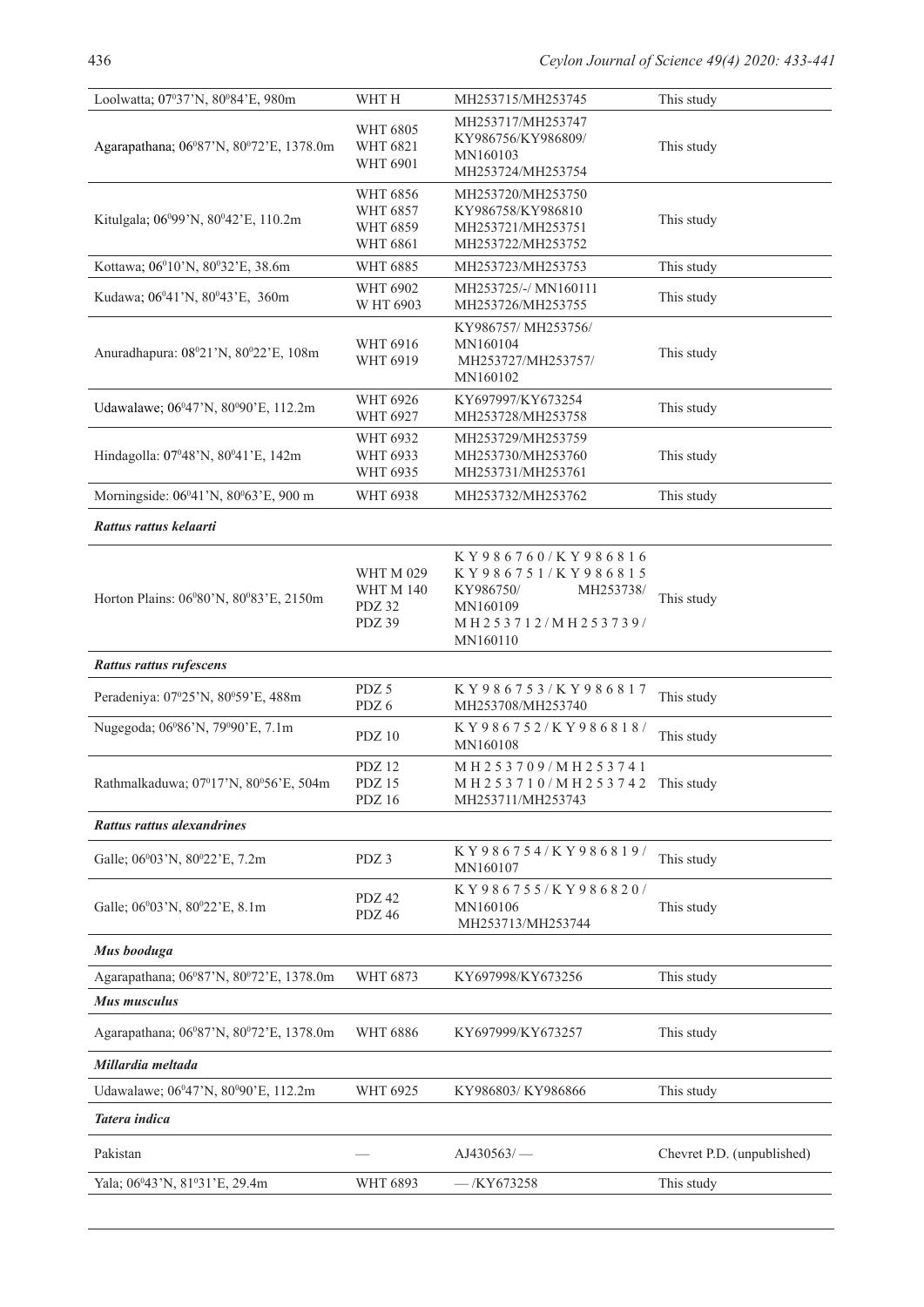#### **RESULTS**

Only four subspecies of *R. rattus* were collected during the study (*R. r. kandianus, R. r. alexandrinus, R. r. rufescens* and *R. r. kelaarti*). In spite of 1875 trap nights in Colombo, Galle and Trincomalee, we were not able to capture *R. r. rattus*.

Mitochondrial gene trees and mitochondrial gene combined tree (cytochrome-*b* and 16S) resulted in the same topology except the placement of *R. norvegicus* in the 16S gene tree. Rag 1 gene was not included in the phylogeny because there were no sequence differences between any subspecies of *R. rattus.* In cytochrome-*b* gene tree, *R. rattus* subspecies fell into four distinct lineages. *Rattus rattus* from Sri Lanka fell into one lineage (RrC LI), which is reciprocally monophyletic and had two distinct sub-lineages. One sub-lineage (RrC LIb) included only Sri Lankan specimens with representatives from all four subspecies, whereas the other sub-lineage (RrC LIa) included two specimens of *R. r. alexandrinus* and three *R. r. kandianus* with *R. rattus* from other parts of the world (Fig. 2). All *R. r. rufescens* (n=6), all *R. r. kelaarti* (n=4), one out of three *R. r. alexandrinus* and 23 out of 27 *R. r. kandianus* in our collection fell into Sri Lankan unique RrC LIb sublineage. All relationships had high bootstrap support. Sri Lankan population of *R. r. alexandrinus* and *R. r. kandianus*

which were in the sub-lineage RrC LIa fell together in a distinct clade with 97% bootstrap support.

There were 13 *cytochrome-b* haplotypes in RrC LIb sub-lineage. Of 34 individuals in RrC LIb sub-lineage, 18 were of a single haplotype which was common to all four subspecies. One haplotype was only found in *R. r. rufescens* and two others were shared by *R. r. kandianus* and *R. r. rufescens*, and *R. r. kandianus* and *R. r. kelaarti.*  All other nine haplotypes were found from *R. r. kandianus*  (Table 2)*.* All Sri Lankan samples in RrC LIa were of a single unique haplotype.

Uncorrected percentage pairwise distances for cytochrome-*b* gene between the four main lineages of *Rattus rattus* (RrC LI, RrC LII, RrC LIII and RrC LIV) were 3.72-6.79%. That of between individuals of two sublineages of RrC LI was 1.79-2.61%. Individuals within RrC LIa and RrC Lib had genetic distances of 0.00-0.98% and 0.00-0.89%, respectively. Percentage pairwise distances among the subspecies present in Sri Lanka, regardless of the placement in the phylogeny, were between 0.00-2.52%, with some individuals of all four subspecies having 0.00 genetic difference for cytochrome-*b*. Sri Lankan subspecies in the RrC LIa formed a separate clade in the phylogeny with a genetic distance of 0.53-0.89% from others in the same sub-lineage.

**Table 2:** The *cytochrome-b* haplotypes of the sub-lineage RrC LIb (*Rattus rattus* Complex: Lineage I b), number of individuals found with each haplotype, their subspecies representation, localities and single-nucleotide polymorphism (SNPs)/ insertions and deletions (INDELs) compared with common haplotype 1.

|                     |                                      |                             | Position according to PCR product where nucleotides vary |                      |               |               |               |                      |                     |                |                |               |                      |              |              |              |                      |             |                      |                      |                      |                      |               |                          |               |
|---------------------|--------------------------------------|-----------------------------|----------------------------------------------------------|----------------------|---------------|---------------|---------------|----------------------|---------------------|----------------|----------------|---------------|----------------------|--------------|--------------|--------------|----------------------|-------------|----------------------|----------------------|----------------------|----------------------|---------------|--------------------------|---------------|
| Haplotype<br>number | $\rm ^{of}$<br>individuals<br>Number | Subspecies                  | Locality                                                 | $\overline{39}$      | $\mathcal{S}$ | 165           | 174           | 297                  | 303                 | 318            | 348            | 393           | 477                  | 573          | 694          |              | $702$<br>$703$       | 768         | 771                  | 807                  | 816                  | 924                  | 101           | 039                      | 040           |
| -1                  | 18                                   | All four<br>subspecies      |                                                          | $\mathcal{C}$        | T             | $\mathcal{C}$ | $\mathcal{C}$ | $\mathcal{C}$        | G                   | $\mathcal{C}$  | $\overline{A}$ | $\mathcal{C}$ | T                    | T            | $\mathsf{A}$ | $\mathsf{A}$ | T                    | T           | A                    | G                    | G                    | $\mathcal{C}$        | T             | $\mathsf{A}$             | $\mathcal{C}$ |
| $\overline{2}$      | 1                                    | R. r. rufescens             | Peradeniya                                               |                      |               |               |               |                      | A                   |                |                | $\mathbf T$   | $\sim$               | $\mathbf{C}$ | G            | G            | $\sim$               | $\mathbf C$ | $\ddot{\phantom{a}}$ | $\ddot{\phantom{a}}$ |                      |                      |               |                          |               |
| $\overline{3}$      | 1                                    | R. r. kandianus             | Peradeniya                                               |                      |               |               |               |                      |                     | A              |                | $\mathbf T$ . |                      | $\mathbf{C}$ | G            | G            | $\Delta$             |             |                      |                      | A                    |                      |               |                          |               |
| $\overline{4}$      | $\mathbf{1}$                         | R. r. kandianus             | Agarapathana                                             | T                    |               |               |               |                      |                     |                |                |               |                      |              |              |              |                      |             |                      |                      | A                    |                      |               |                          |               |
| 5                   | $\mathbf{1}$                         | R. r. kandianus             | Agarapathana                                             |                      | $\mathcal{C}$ | T             |               |                      |                     | $\blacksquare$ | $\cdot$        | $\mathbf T$   | $\ddot{\phantom{a}}$ | $\mathsf{C}$ | G            | G            | $\ddot{\phantom{a}}$ |             | $\mathcal{C}$        | $\mathbf{A}$         | $\ddot{\phantom{a}}$ |                      |               |                          |               |
| 6                   | 1                                    | R. r. kandianus             | Knuckles                                                 |                      |               |               |               |                      |                     |                |                | T -           | $\mathcal{C}$        |              | $C$ G        | G            | $\sim$               |             |                      |                      |                      |                      |               |                          |               |
| 7                   | 1                                    | R. r. kandianus             | Kitulgala                                                |                      |               |               |               |                      |                     | $\cdot$        |                | $\epsilon$    | $\cdot$              | $\cdot$      | $\sim$       | $\sim$       | $\bullet$            |             |                      |                      |                      | $\ddot{\phantom{a}}$ | $\mathcal{C}$ | $\overline{\phantom{a}}$ |               |
| 8                   | 1                                    | R. r. kandianus             | Hindagolla                                               |                      | $\mathcal{C}$ | T             |               |                      |                     |                |                | $\mathbf T$   | $\ddot{\phantom{a}}$ | $\mathsf{C}$ | $\mathsf G$  | G            |                      |             |                      |                      |                      | T                    |               |                          |               |
| 9                   |                                      | R. r. kandianus             | Hindagolla                                               |                      |               | $\sim$        | T             | $\ddot{\phantom{a}}$ | A .                 |                |                | G T.          |                      | $\mathbf{C}$ | G            | G            | $\sim$               | $\cdot$     | $\bullet$            | $\cdot$              |                      |                      |               |                          |               |
| 10                  | $\overline{2}$                       | R. r. kandianus             | Horton Plains,<br>Hindagolla                             |                      |               |               | T             | $\sim$               | A .                 |                |                | GT.           |                      |              |              | $C$ $G$ $G$  | $\mathcal{C}$        |             |                      |                      |                      |                      |               |                          |               |
| -11                 | $\overline{c}$                       | R. r. kandianus             | Horton Plains,<br>Udawalawe                              |                      |               |               |               |                      |                     |                |                |               |                      |              |              |              |                      |             |                      |                      |                      |                      |               | G                        | $\mathbf{A}$  |
| 12                  | 2                                    | R. r. rufescens/ Peradeniya |                                                          | T                    |               |               |               | А                    |                     |                |                |               |                      |              |              |              |                      |             |                      |                      |                      |                      |               |                          |               |
|                     |                                      | R. r. kandianus             |                                                          |                      |               |               |               |                      |                     |                |                |               |                      |              |              |              |                      |             |                      |                      |                      |                      |               |                          |               |
| 13                  | 2                                    | R. r. kelaarti/             | Horton Plains,<br>Morningside                            | $\ddot{\phantom{a}}$ |               | $C$ T         |               |                      | and a strategic and |                |                |               | $T$ .                |              | $C$ $G$ $G$  |              |                      |             |                      |                      |                      |                      |               |                          |               |
|                     |                                      | $R$ . $r$ . kandianus       |                                                          |                      |               |               |               |                      |                     |                |                |               |                      |              |              |              |                      |             |                      |                      |                      |                      |               |                          |               |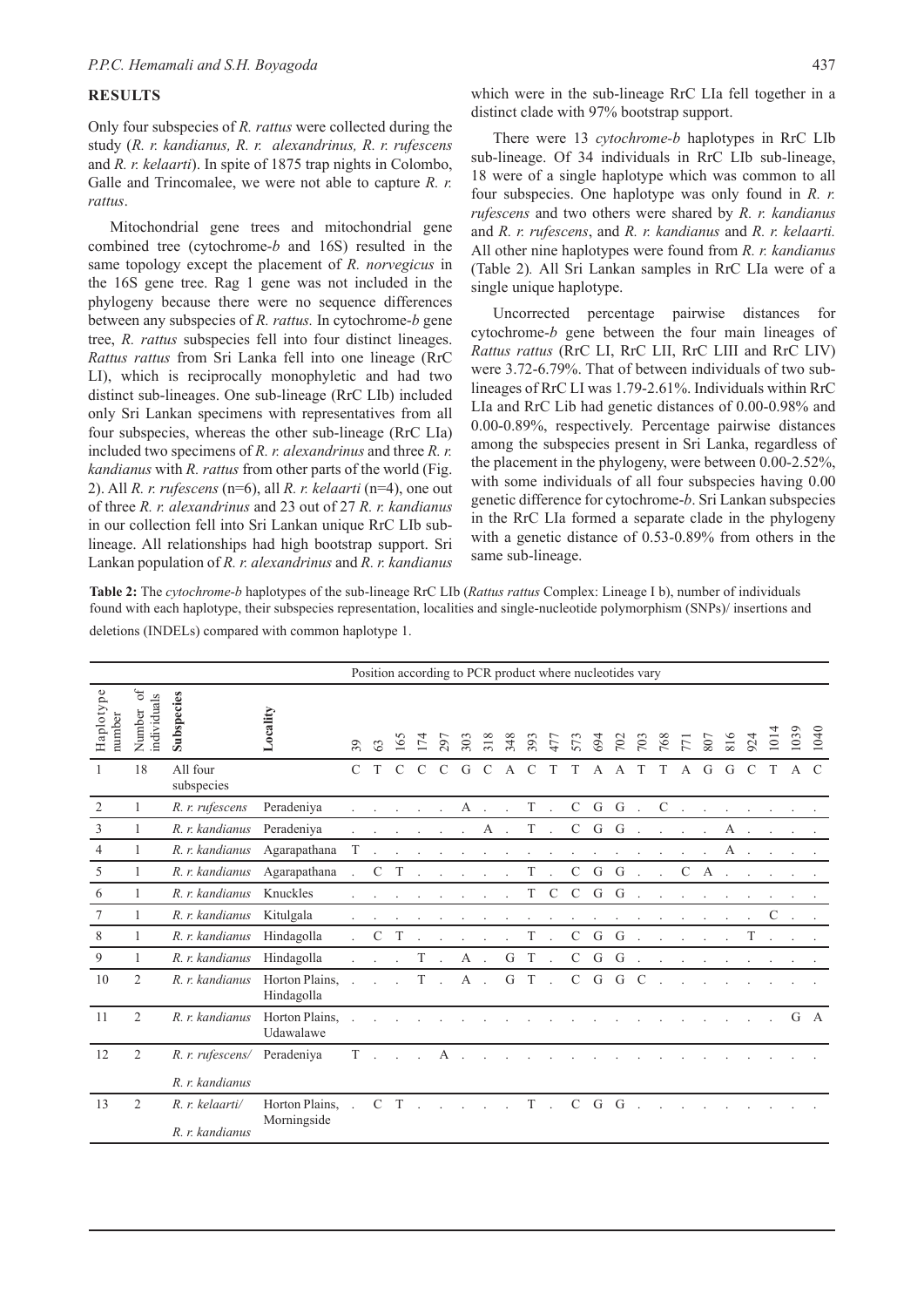

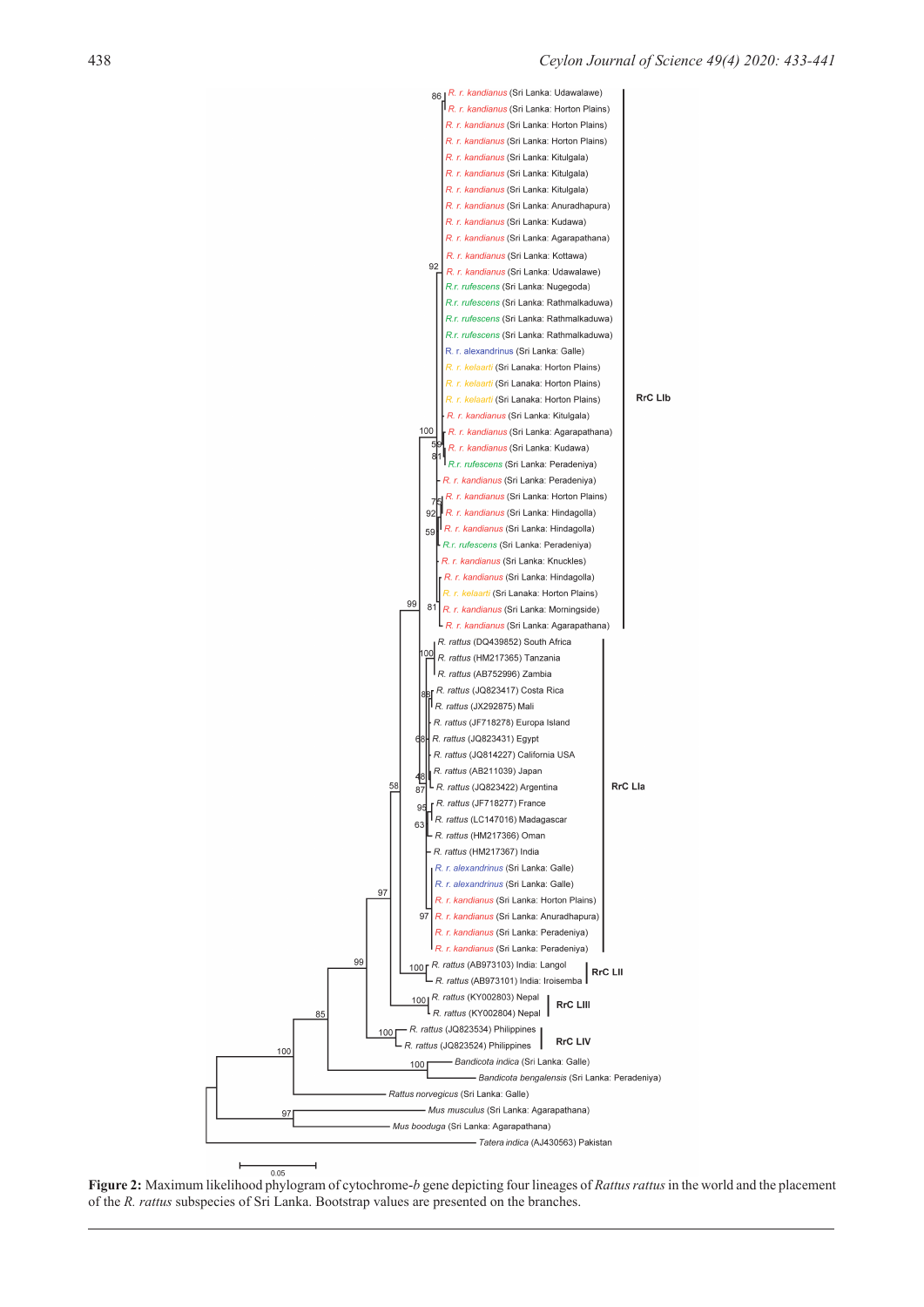#### **DISCUSSION**

Only four subspecies of *R. rattus* were captured (*R. r. kandianus, R. r. alexandrinus, R. r. rufescens* and *R. r. kelaarti*) during this study. We were not able to capture *R. r. rattus* during this study. Early surveys by Phillips (1980) reported the presence of *R. r. rattus* in small numbers around the dock areas in Colombo, Galle and Trincomalee. At present, it is probable that this subspecies is entirely replaced by *R. r. alexandrinus* that occur in docks.

Even though the four subspecies are morphologically distinguishable, genetic differences among them were not substantial (0.00-2.52%). This range does not exactly fall within the average genetic distance value of 0.09- 2.34% reported for currently identified subspecies taxa (Bradley & Baker 2001). There were individuals of all four subspecies with zero genetic divergence for cytochrome-*b.*  Accordingly, we can deduce that there is hybridization or mitochondrial introgression among all four subspecies. However, this is not the case for these four subspecies.

We have included 40 *R. rattus* individuals collected from around the country representing four subspecies in the phylogeny. They all fell in two sub-lineages of lineage RrC LI as reported earlier (Yasuda *et al.* 2014). The Sri Lankan unique sub-lineage, RrC LIb, contained only the four *R. rattus* subspecies from Sri Lanka, with all individuals of *R. r. kelaarti* and *R. r. rufescens* falling in it. All four subspecies having individuals with zero cytochrome-*b*  divergence indicate that each subspecies interbreed with *R. r. kandianus* which is the widespread and common subspecies throughout the island. *Rattus r. kandianus* sharing two cytochrome-*b* haplotypes with *R. r. rufescens* and *R. r. kelaarti* also supports this. *Rattus r. kandianus*  is the only subspecies occuring sympatrically with all the other subspecies, facilitating its hybridization with the others. All other subspecies have restricted destributions and none of them occurs sympatrically with each other.

Other sub-lineage, RrC LIa, included four *R. r. kandianus* and two *R. r. alexandrinus* individuals, with *R. rattus* from other parts of the world (Fig. 2). With respect to *R. r. kandianus*, both sub-lineages had individuals from different localities in the country, from lowland dry zone to highland wet zone. All three *R. r. alexandrinus* specimens were from Galle. *Rattus r. rattus* and *R. r. alexandrinus* have been introduced to the island through trade vessels from Europe and India and were reported from in and around the docks in Galle, Colombo and Trincomalee (Phillips, 1980). Other three subspecies had been in the island for a longer period of time and may have invaded Sri Lanka during the glacial sea-level lowstands when there were terrestrial connections between Sri Lanka and India (most recently until ca 10,000 ybp) or with the help of ancient trade boats. Hence, according to our phylogeny, most likely senario is hybridization or mitochondrial introgression between sub-populations of *R.r. kandianus* and *R. r. alexandrinus.* Introgression appears to have happened in both directions. *Rattus r. kandianus* being a subspecies widespread around the country, occur sympatrically with *R. r. alexandrinus*.

Hence, may have interbread with *R. r. alexandrinus.* Since we did not find *R. r. rattus* in any of the ports, it is not possible to evaluate its relationship with the other Sri Lankan subspecies. However, it is possible that they also may have hybridized with sub-populations of *R. r. kandianus* and *R. r. alexandrinus*.

Hybridization and mitochondrial introgression between different *Rattus rattus* lineages due to human intervened invasions has been reported in other parts of the world (Chinen *et al.* 2005; Lack *et al.* 2012; Conroy *et al.* 2013). Global picture of invations and hybridization will be useful in identifing disease transfer paths, pest control methods and even prehistoric human migrations (Matisoo-Smith & Robins 2004).

*Rattus rattus rufescens* was previously reported only from the dry zone of Sri Lanka (Phillips 1980). During our field collections we found two specimens from Gampola (Rathmalkaduwa) and Peradeniya, indicating the spread of this subspecies towards upland. Though *R. r. rufescens* is reported from Trinchomalee, they are not reported to occur sympatrically with *R. r. alexandrinus* and *R. r. rattus* in sea ports*.* During our field surveys also we did not find them living sympatrically.

Biological invasions result in novel interactions among taxa and can have significant evolutionary implications on both native and invading taxa (Chinen *et al.* 2005; Lack *et al.* 2012). The genetic distance between individuals of the Sri Lankan unique sub-lineage, RrC Lib is 0.00- 0.89%. The genetic distance of cytochrome-*b* among the *R. rattus* living in Sri Lanka has increased up to 2.52% due to mitochondrial genes being introgressed from the later introduced *R. r. alexandrinus* into a sub-population of *R. r. kandianus.* A sub-population of *R. r. alexandrinus* has also changed due to mitochondrial introgression from *R. r. kandianus.*

#### **ACKNOWLEDGMENTS**

We gratefully acknowledge the National Science Foundation (NSF) of Sri Lanka (Research Grant No.: RG/2014/EB/04) for financial support; the Department of Wildlife Conservation, Sri Lanka, for granting permits to collect specimens, and Mohamod Bahir, Sudhath Nanayakkara and Lahiru Nanayakkara for field assistance.

### **DECLARATION OF CONFLICT OF INTEREST**

The authors declare no conflict of interest.

#### **REFERENCES**

- Aplin, K.P., Suzuki, H., Chinen, A.A., Chesser, R.T., Ten Have, J., Donnellan, S.C., Austin, J., Frost, A., Gonzalez, J.P., Herbreteau, V. and Catzeflis, F. (2011). Multiple geographic origins of commensalism and complex dispersal history of black rats. *PloS one* **6**(11):26357.
- Ball. Jr, R.M. and Avise, J.C. (1992). Mitochondrial DNA phylogeographic differentiation among avian populations and the evolutionary significance of subspecies. *The Auk* **109**(3):626–636.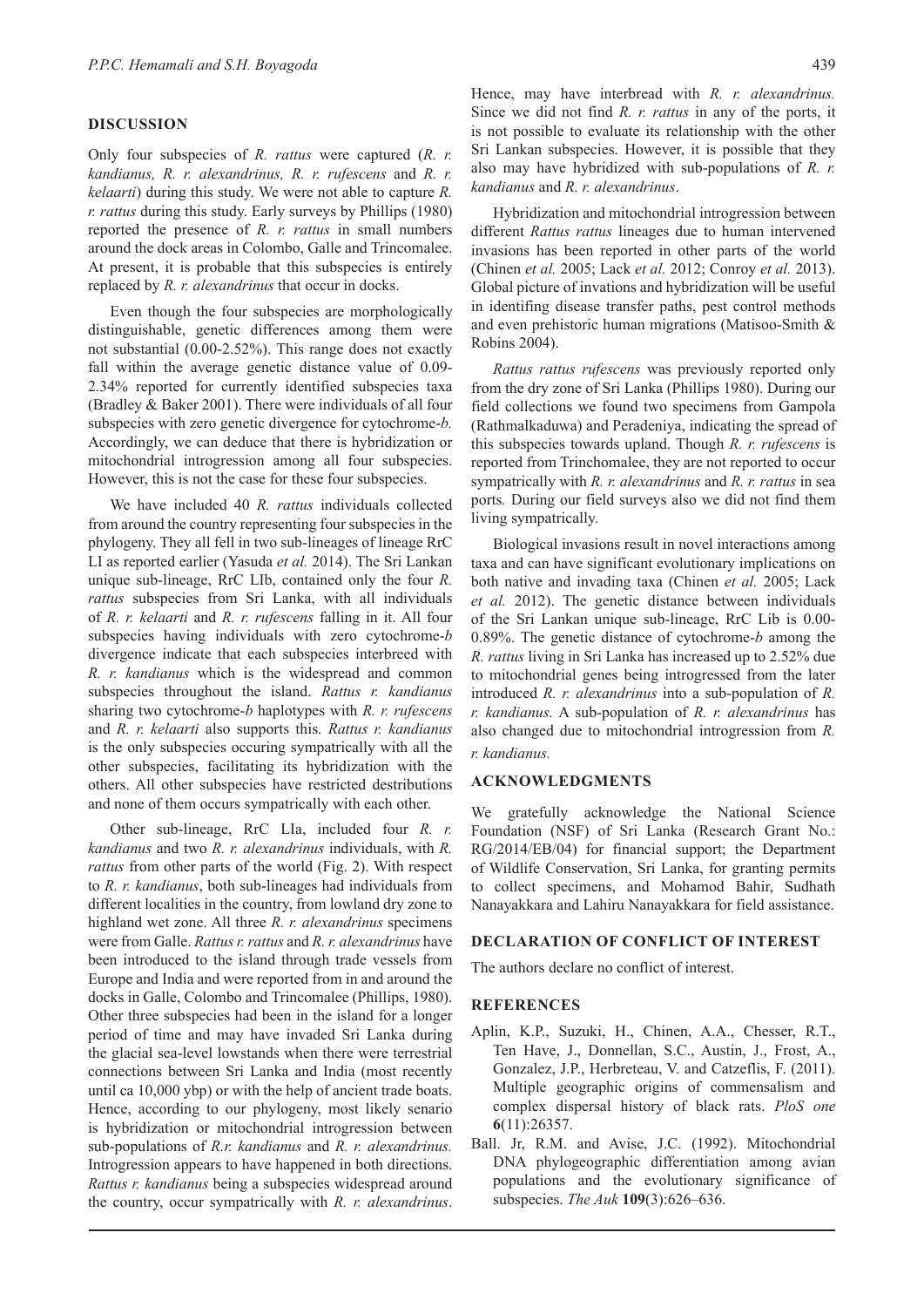Barrowclough, G.F. (1982). Geographic variation, predictiveness, and subspecies. *The Auk* **99**(3): 601– 603.

- Bastos, A.D., Nair, D., Taylor, P.J., Brettschneider, H., Kirsten, F., Mostert, E., Von Maltitz, E., Lamb, J.M., Van Hooft, P., Belmain, S.R. and Contrafatto, G. (2011). Genetic monitoring detects an overlooked cryptic species and reveals the diversity and distribution of three invasive Rattus congeners in South Africa. *BMC genetics* **12**(1): 26.
- Bradley, R.D. and Baker, R.J. (2001). A test of the genetic species concept: cytochrome-b sequences and mammals. *Journal of Mammalogy* **82**(4): 960–973.
- Burbrink, F.T., Lawson, R. and Slowinski, J.B. (2000). Mitochondrial DNA phylogeography of the polytypic North American rat snake (Elaphe obsoleta): a critique of the subspecies concept. *Evolution* **54**(6): 2107–2118.
- Chaimanee, Y. and Jaeger, J.J. (2001). Evolution of *Rattus* (Mammalia, Rodentia) during the plio-pleistocene in Thailand. *Historical Biology* **15**(1–2): 181–191.
- Chinen, A.A., Suzuki, H., Aplin, K.P., Tsuchiya, K. and Suzuki, S. (2005). Preliminary genetic characterization of two lineages of black rats (*Rattus rattus* sensu lato) in Japan, with evidence for introgression at several localities. *Genes & genetic systems* **80**(5): 367–375.
- Chingangbam, D.S., Laishram, J.M. and Suzuki, H. (2015). Molecular phylogenetic characterization of common murine rodents from Manipur, Northeast India. *Genes & genetic systems* **90**(1):21-30.
- Conroy, C.J., Rowe, K.C., Rowe, K.M., Kamath, P.L., Aplin, K.P., Hui L., James, D.K., Moritz, C. and Patton, J.L. (2013). Cryptic genetic diversity in *Rattus* of the San Francisco Bay region, California. *Biological invasions* **15**(4): 741-758.
- Corbet, G.B. and Hill, J.E. (1991). A World List of Mammalian Species, Third ed. Natural History Museum Publications & Oxford University Press, London and Oxford. V– viii, pp. 1–243.
- Gavrilets, S. (2004). Fitness landscapes and the origin of species (MPB-41) (Vol. 41). Princeton University Press.
- Gray, J.E. (1873). LII.—Notes on the rats; with the description of some new species from Panama and the Aru Islands. *Journal of Natural History* **12**(71): 416- 419.
- Hardwicke, T. (1807). IX Description of a species of Jerboa found in the upper provinces of Hindustan, between Benares and Hurdwar. *Transactions of the* Linnean Society *of* London **08**(1): Pp. 279-281.
- Hastings, A. and Gavrilets, S. (1999). Global dispersal reduces local diversity. *Proceedings of the Royal Society B: Biological Sciences* **266**: 2067–2070.
- Jansa, S.A. and Weksler, M. (2004). Phylogeny of muroid rodents: relationships within and among major lineages as determined by IRBP gene sequences. *Molecular Phylogenetics and Evolution* **31**: 256–276.
- Lack, J.B., Greene, D.U., Conroy, C.J., Hamilton, M.J., Braun, J.K., Mares, M.A. and Van Den Bussche, R.A. (2012). Invasion facilitates hybridization with introgression in the *Rattus rattus* species complex. *Molecular Ecology* **21**(14): 3545–3561.
- Linnaeus, C. (1758). Systema naturae, per regna tria naturae, secundum classes, ordines, genera, species, cum characteribus, differentiis, synonymis, locis. Tomus I. Editio decima, reformata. Holmiae, ii + 824 pp.
- Mayr, E. (1982). Of what use are subspecies?. *The Auk* **99**(3): 593 -595.
- Matisoo-Smith, E. and Robins, J.H. (2004). Origins and dispersals of Pacific peoples: evidence from mtDNA phylogenies of the Pacific rat. *Proceedings of the National Academy of Sciences* **101**(24): 9167-9172.
- Musser, G.G. and Carleton, M.D. (2005). Super family Muroidea. In: D.E. Wilson, D.M. Reeder (Eds), *Mammal species of the world, a taxonomic and geographic reference*, Johns Hopkins Press, Baltimore Pp. 894–1531.
- Nakamura, I., Hang'ombe, B.M., Sawa, H., Kobayashi, S., Orba, Y., Ishii, A., Thomas, Y., Isozumi, R., Yoshimatsu, K., Mweene, A.S. and Takada, A. (2013). Crossreactivity of secondary antibodies against African rodents and application for sero-surveillance. *Journal of Veterinary Medical Science* 12-0471.
- O'Brien, S.J. and Mayr, E. (1991). Bureaucratic mischief: recognizing endangered species and subspecies. *Science* **251**(4998): 1187-1189.
- Pagès, M., Chaval, Y., Herbreteau, V., Waengsothorn, S., Cosson, J.F., Hugot, J.P., Morand, S. and Michaux, J. (2010). Revisiting the taxonomy of the Rattini tribe: a phylogeny-based delimitation of species boundaries. *BMC evolutionary Biology* **10**(1): 184.
- Patten, M.A. (2010). Null expectations in subspecies diagnosis. *Ornithological Monographs* **67**(1): 35-41.
- Phillimore, A.B. and Owens, I.P. (2006). Are subspecies useful in evolutionary and conservation biology?. *Proceedings of the Royal Society B: Biological Sciences* **273**(1590): 1049-1053.
- Phillips, W.W.A. (1980). A manual of the mammals of Sri Lanka.Wildlife and Nature Protection Society of Sri Lanka, Colombo, 389+xxxv pp.
- Robins, J.H., Hingston, M., Matisoo-Smith, E. and Ross, H.A. (2007). Identifying Rattus species using mitochondrial DNA. *Molecular Ecology Notes* **7**(5): 717–729.
- Robins, J.H., Tintinger, V., Aplin, K.P., Hingston, M., Matisoo-Smith, E., Penny, D. and Lavery, S.D. (2014). Phylogenetic species identification in Rattus highlights rapid radiation and morphological similarity of New Guinean species. *PloS one* **9**(5): 98002.
- Russell, J.C., Gleeson, D.M. and Le Corre, M. (2011). The origin of Rattus rattus on the Îles Éparses, Western Indian Ocean. *Journal of biogeography*. **38**(9): 1834- 1836.
- Sakuma, Y., Ranorosoa, M.C., Kinoshita, G., Shimoji, H., Tsuchiya, K., Ohdachi, S.D., Arai, S., Tanaka, C., Ramino, H. and Suzuki, H. (2016). Variation in the coat-color-controlling genes, Mc1r and Asip, in the house mouse *Mus musculus* from Madagascar. *Mammal study* **41**(3): 131-140.
- Schwan, T.G., Anderson, J.M., Lopez, J.E., Fischer, R.J., Raffel, S.J., McCoy, B.N., Safronetz, D., Sogoba, N., Maïga, O. and Traoré, S.F. (2012). Endemic foci